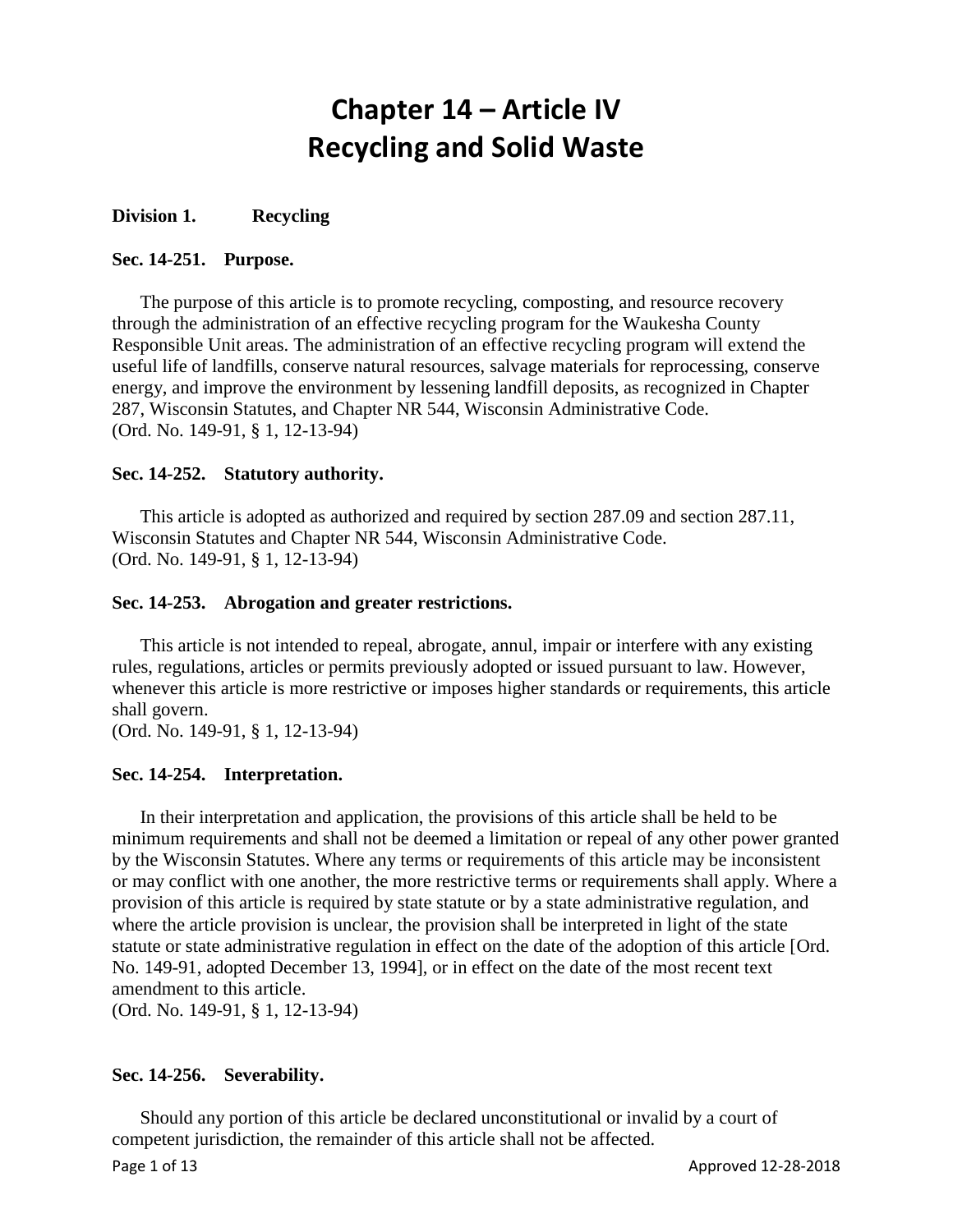### **Sec. 14-257. Applicability.**

- (a) This article shall be in effect and enforced in those towns, villages and cities in Waukesha County for which Waukesha County is the Responsible Unit pursuant to section
	- 287.09(1), Wisconsin Statutes as listed below:
		- 1. City of Brookfield
		- 2. City of Delafield
		- 3. City of Muskego
		- 4. City of New Berlin
		- 5. City of Oconomowoc
		- 6. City of Pewaukee
		- 7. City of Waukesha
		- 8. Town of Brookfield
		- 9. Town of Delafield
		- 10. Town of Lisbon
		- 11. Town of Merton
		- 12. Town of Oconomowoc
		- 13. Town of Vernon
		- 14. Town of Waukesha
		- 15. Village of Big Bend
		- 16. Village of Chenequa
		- 17. Village of Dousman
		- 18. Village of Eagle
		- 19. Village of Elm Grove
		- 20. Village of Hartland
		- 21. Village of Lac La Belle
		- 22. Village of Merton
		- 23. Village of Nashotah
		- 24. Village of Oconomowoc Lake
		- 25. Village of Pewaukee
		- 26. Village of Summit
		- 27. Village of Wales

(b) This article shall not apply to or be enforced in those towns, villages and cities in Waukesha County which retain their own Responsible Unit status pursuant to section 287.09(1), Wisconsin Statutes.

(c) Nothing in this article shall prohibit a Member Municipality from adopting this article as its own and enforcing that adopted article. (Ord. No. 149-91, § 1, 12-13-94)

# **Sec. 14-258. Administration.**

This article shall be administered and enforced by Waukesha County through the Department of Parks and Land Use.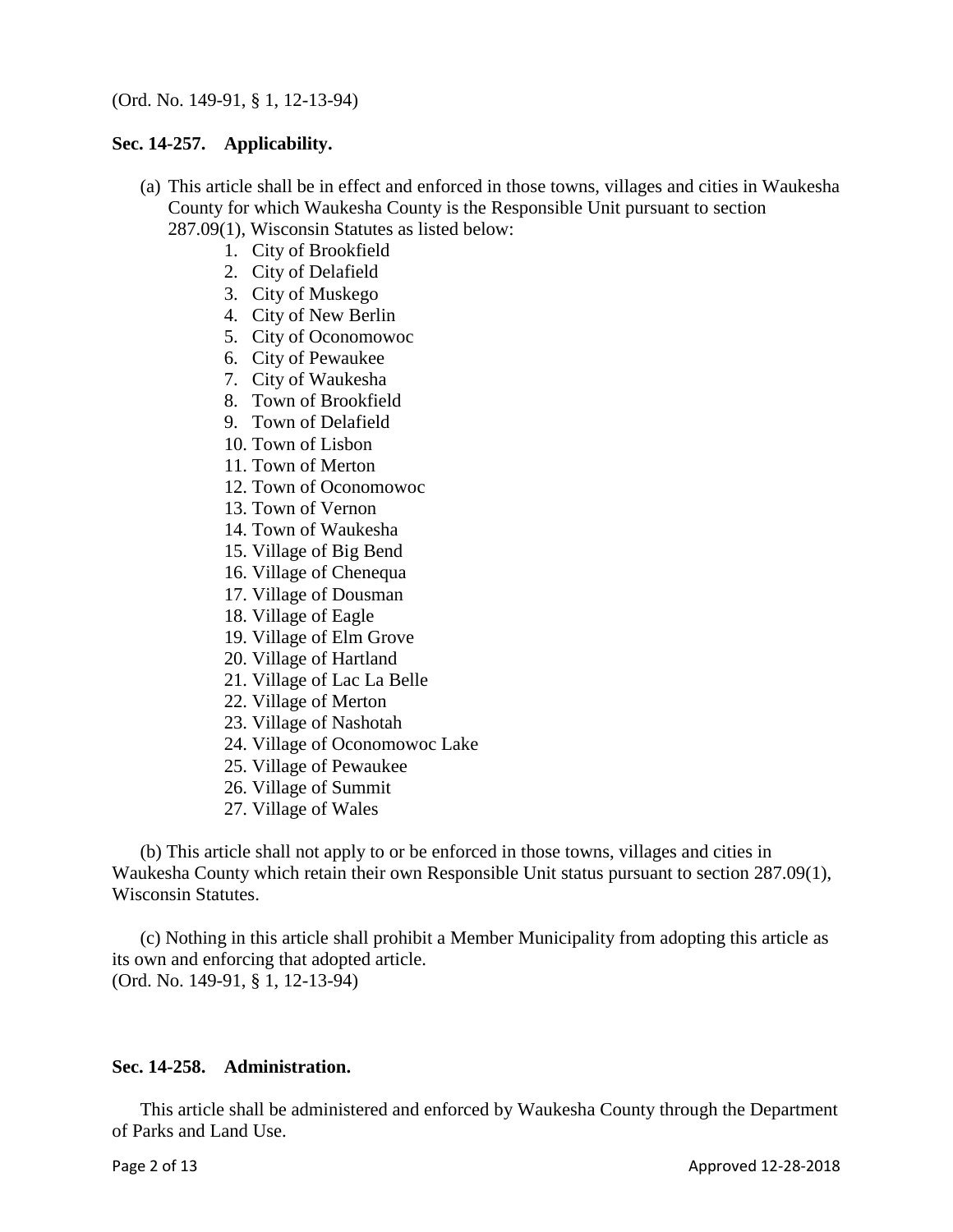# (Ord. No. 149-91, § 1, 12-13-94)

#### **Sec. 14-259. Definitions.**

For the purposes of this article, the following words, terms and phrases have the following meanings, except as otherwise specially provided elsewhere in this article:

- 1. *Bi-metal Container* means a container for carbonated or malt beverages that is made primarily of a combination of steel and aluminum.
- 2. *Container Board* means corrugated paperboard used in the manufacture of shipping containers and related products.
- 2a. *Electronics* means any device that requires electric current to function and contains a circuit board such as computers, monitors, laptops, tablets, cellphones, facsimile machines, copiers, televisions, video cassette recorders, digital versatile disc players and recorders, radios, telephones, printers and other related peripheral devices.
- 3. *Foam Polystyrene Packaging* means packaging made primarily from foam polystyrene that satisfies one (1) of the following criteria:
	- A. Is designed for serving food or beverages.
	- B. Consists of loose particles intended to fill space and cushion the packaged article in a shipping container.
	- C. Consists of rigid materials shaped to hold and cushion the packaged article in a shipping container.
- 3a. *Glass Container* means a glass bottle, jar or other packaging used to contain a product that is the subject of a retail sale and does not include ceramic cups, dishes, oven ware, plate glass, safety and window glass, heat resistant glass such as Pyrex, lead based glass such as crystal, or television tubes.
- 4. *Hauler* means a Person who is authorized to remove Solid Waste or Recyclable Materials from the generating source.
- 5. *HDPE* means high density polyethylene, currently labeled by the Society of the Plastics Industry, Inc. code as #2, or as amended by future federal or state rules or regulations.
- 6. *LDPE* means low density polyethylene, currently labeled by the Society of the Plastics Industry, Inc. code as #4, or as amended by future federal or state rules or regulations.
- 7. *Magazine* means magazines and other materials printed on similar paper.
- 8. *Major Appliance* means a residential or commercial air conditioner, clothes dryer, clothes washer, dishwasher, freezer, oven, refrigerator, stove, furnace, boiler, dehumidifier or water heater.
- 9. *Member Municipality* means any town, village or city listed at section 14-257(a) for which Waukesha County is the "Responsible Unit" under section 287.09(1), Wisconsin Statutes.
- 10. *Multiple-family Dwelling* means a structure containing five (5) or more residential units, including those which are occupied seasonally.
- 11. *Newspaper* means a newspaper and other materials printed on newsprint.
- 12. *Non-residential Facilities* and properties means commercial, retail, industrial, institutional and governmental facilities and properties which are not used for residential purposes. This term does not include Multiple-family Dwellings.
- 13*. Office Paper* means high grade printing and writing paper from offices in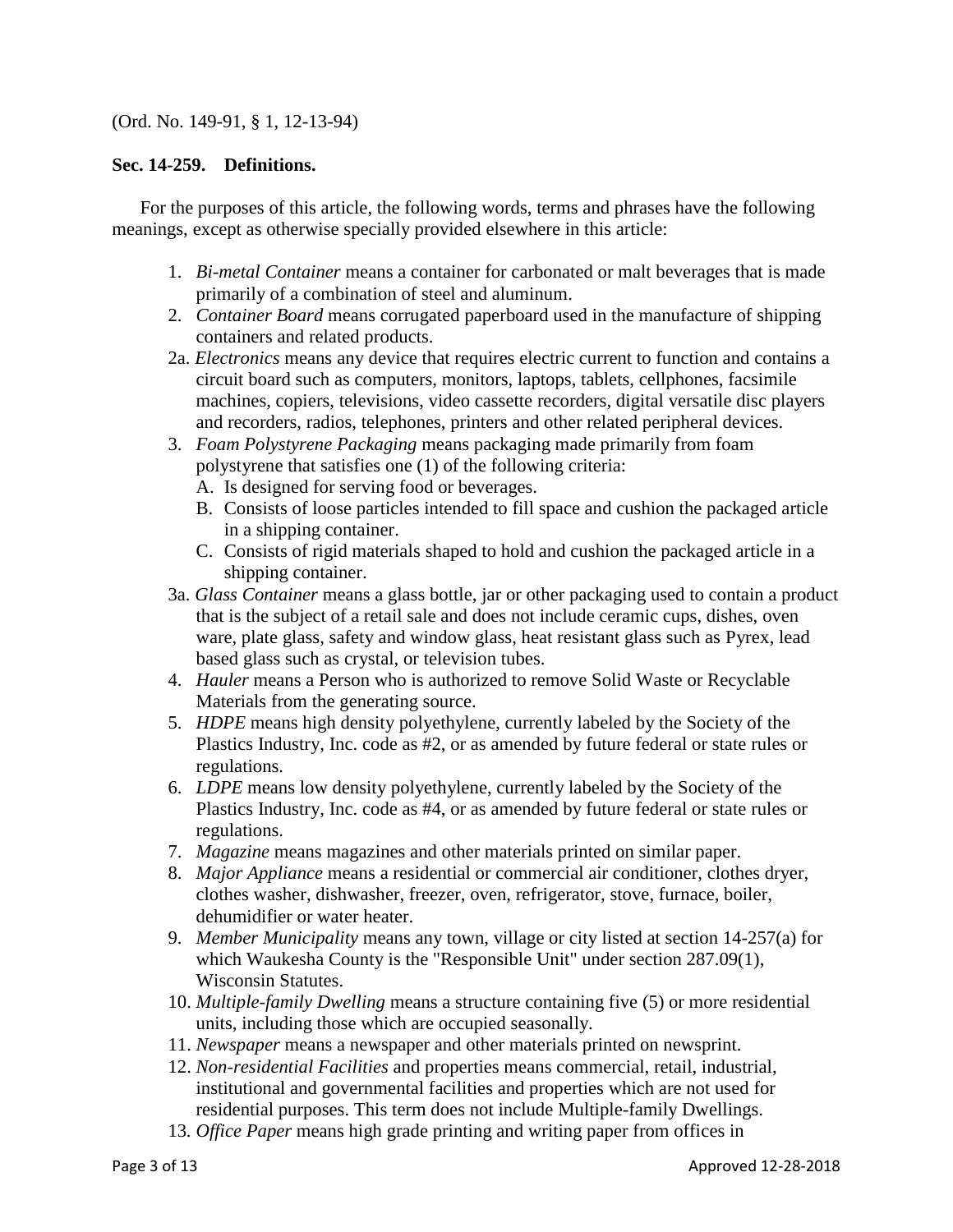nonresidential facilities and properties. Printed white ledger and computer printout are examples of office paper generally accepted as high grade. This term does not include industrial process waste.

- 14. *Other Resins or Multiple Resins* means plastic resins currently labeled by the Society of the Plastics industry, Inc. code as #7, or as amended by future federal or state rules or regulations.
- 15. *Person* includes any individual, corporation, partnership, association, local governmental unit as defined in section 66.0131(1)(a), Wisconsin Statutes, state agency or authority, or federal agency.
- 16. *PETE* means polyethylene terephthalate, currently labeled by the Society of the Plastics Industry, Inc. code as #1, or as amended by future federal or state rules or regulations.
- 17. *Plastic Container* means an individual, separate, rigid plastic bottle, can, jar or carton, except for a blister pack, that is originally used to contain a product that is the subject of a retail sale.
- 18. *Postconsumer Waste* means Solid Waste other than Solid Waste generated in the production of goods, hazardous waste as defined in section 291.01, Wisconsin Statutes, waste from construction and demolition of structures, scrap automobiles, or high-volume industrial waste.
- 19. *PP* means polypropylene, currently labeled by the Society of the Plastics Industry, Inc. code as #5, or as amended by future federal or state rules or regulations.
- 20. *PS* means polystyrene, currently labeled by the Society of the Plastics Industry, Inc. code as #6, or as amended by future federal or state rules or regulations.
- 21. *PVC* means polyvinyl chloride, currently labeled by the Society of the Plastics Industry, Inc. code as #3, or as amended by future federal or state rules or regulations.
- 22. *Recyclable Material* includes lead acid batteries, Major Appliances, Waste Oil, Yard Waste, aluminum containers, corrugated paper or other Container Board, Foam Polystyrene Packaging, Glass Containers, Magazines, Newspaper, Office Paper, Plastic Containers, including those made of PETE, HDPE, PVC, LDPE, PP, PS, and Other Resins or Multiple Resins, steel containers, Waste Tires, and Bi-metal Containers.
- 22a. *Responsible Party* means the landowner, or any Person, firm, corporation, contractor, subcontractor or other entity obligated by other agreement to perform services related to the separation, collection, transportation, and delivery of materials subject to this ordinance.
- 23. *Responsible Unit* has the meaning specified in section 287.01(9), Wisconsin Statutes
- 24. *Solid Waste* has the meaning specified in section 289.01(33), Wisconsin Statutes.
- 25. *Solid Waste Facility* has the meaning specified in section 289.01(35), Wisconsin Statutes.
- 26. *Solid Waste Treatment* means any method, technique or process which is designed to change the physical, chemical or biological character or composition of Solid Waste, including incineration.
- 26a. *Waste Oil* means any oil that, after use, is contaminated by physical or chemical impurities, including oil used in mechanical equipment as a lubricant, hydraulic fluid or heat transfer fluid.
- 27. *Waste Tire* means a tire that is no longer suitable for its original purpose because of wear, damage or defect.
- 28. *Yard Waste* means leaves, grass clippings, yard and garden debris and brush, including clean, woody vegetative material no greater than six (6) inches in diameter.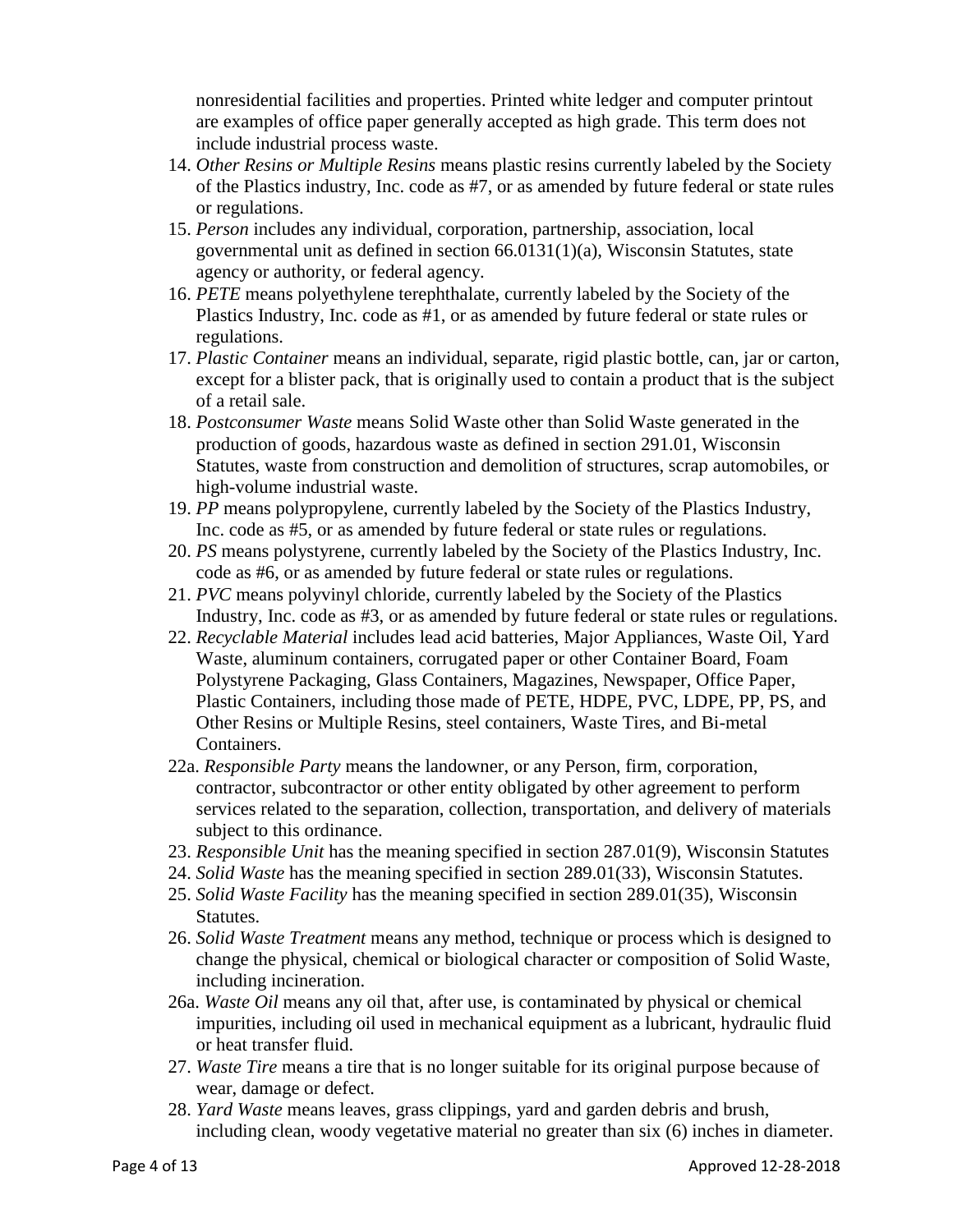This term does not include stumps, roots or shrubs with intact root balls. (Ord. No. 149-91, § 1, 12-13-94)

# **Sec. 14-260. Separation of Recyclable Materials.**

*Separation requirements*. Occupants of single-family residences, two (2) to four (4) unit residences, Multiple-family Dwellings and Non-residential Facilities and properties shall separate the following materials from Postconsumer Waste for recycling, unless exempted under section 14-261 below, or otherwise approved by Waukesha County:

- 1. Lead acid batteries;
- 2. Major Appliances;
- 3. Waste Oil, used oil filters and oil absorbent materials;
- 4. Yard Waste;
- 5. Aluminum containers;
- 6. Bi-metal Containers;
- 7. Corrugated paper or other Container Board;
- 7a. Electronics
- 8. Foam Polystyrene Packaging;
- 9. Glass Containers;
- 10. Magazines;
- 11. Newspaper;
- 12. Office Paper;
- 13. Plastic Containers made of PETE, HDPE, PVC, LDPE, PP, PS, and Other Resins or Multiple Resins;
- 14. Steel containers;
- 15. Waste Tires.

(Ord. No. 149-91, § 1, 12-13-94)

# **Sec. 14-261. Separation requirements exempted.**

The separation requirements of section 14-260 do not apply to the following:

- 1. Occupants of single-family residences, two to four-unit residences, Multiple-family Dwellings and Non-residential Facilities and properties that send their Postconsumer Waste to a processing facility licensed by the Wisconsin Department of Natural Resources that recovers the materials specified in section 14-260 from Solid Waste in as pure a form as is technically feasible.
- 2. Solid Waste which is burned as a supplemental fuel at a facility if less than thirty (30) percent of the heat input to the facility is derived from the Solid Waste burned as supplemental fuel.
- 3. A Recyclable Material specified in section 14-260(5) through (14) for which a variance has been granted by the Department of Natural Resources under section 287.11(2m), Wisconsin Statutes, or section NR 544.14, Wisconsin Administration Code.

(Ord. No. 149-91, § 1, 12-13-94)

# **Sec. 14-262. Care of separated Recyclable Materials.**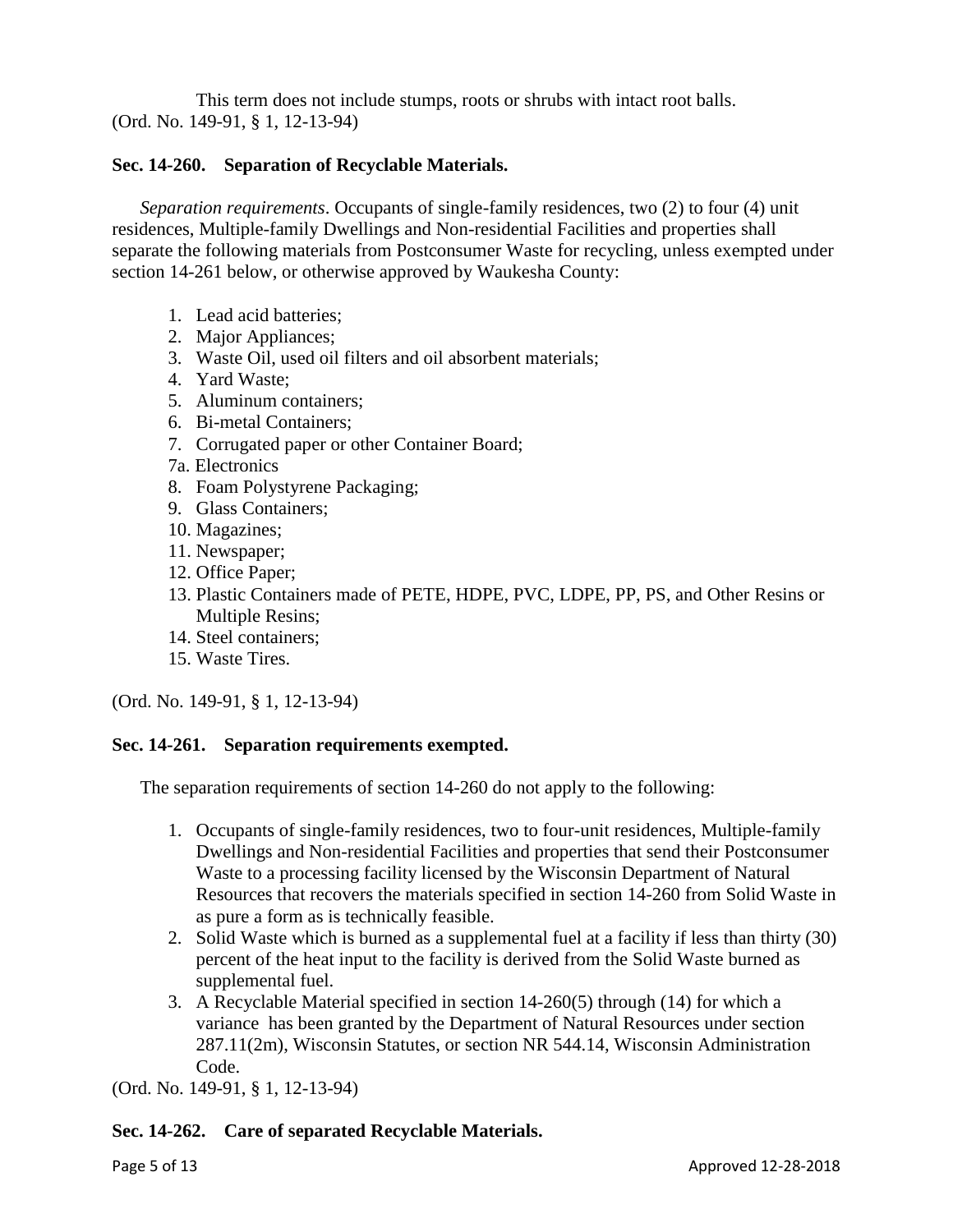To the greatest extent practicable, the Recyclable Materials separated for collection in accordance with section 14-260 shall be clean and kept free of contaminants such as food or product residue, oil or grease, or other non-recyclable materials, including but not limited to household hazardous waste, medical waste and agricultural chemical containers. Recyclable Materials shall be stored in a manner which protects them from wind, rain, and other inclement weather conditions.

Separated Recyclable Materials shall be handled in accordance with section NR 544.05, Wisconsin Administrative Code. (Ord. No. 149-91, § 1, 12-13-94)

# **Sec. 14-263. Management of lead acid batteries, Major Appliances, Waste Oil materials Yard Waste, Waste Tires and Electronics.**

Occupants of single-family residences, two (2) to four (4) unit residences, Multiple-family Dwellings and Non-residential Facilities and properties shall manage lead acid batteries, Major Appliances, Waste Oil, Yard Waste, Waste Tires and Electronics as follows:

- 1. *Lead acid batteries* shall not be landfilled or incinerated, in accordance with section 287.07(1m), Wisconsin Statutes. Lead acid batteries may be managed through battery retailers and may also be collected for recycling by local municipal drop-off sites, private Haulers, scrap dealers or landfill operators.
- 2. *Major Appliances* shall not be landfilled or incinerated, in accordance with section 287.07(1m), Wisconsin Statutes. Major Appliances may be delivered to a scrap dealer/recycler for proper processing.
- 3. *Waste Oil* shall not be landfilled nor burned without energy recovery, in accordance with section 287.07(1m), Wisconsin Statutes. Waste Oil shall be delivered to a municipal or private Waste Oil collection site and shall be free of materials which would cause the Waste Oil to be non-recyclable.
- 3a.*Used oil filters and oil absorbent materials* shall not be landfilled nor burned, except as defined and authorized under section 287.07(4m), Wisconsin Statutes.
- 4. *Yard Waste* shall not be landfilled or burned without energy recovery in a Solid Waste Facility, in accordance with section 287.07(2), Wisconsin Statutes except as authorized by the Wisconsin Department of Natural Resources at a licensed woodburning facility. Yard Waste may be delivered to a compost facility or municipal collection site, or managed through home composting, source reduction or other methods as permitted by state statutes or local ordinance.
- 5. *Electronics* shall not be landfilled nor burned in a Solid Waste Treatment Facility, in accordance with section 287.07(5), Wisconsin Statutes. Electronics shall be donated to a willing party, or recycled at a registered electronics collector/recycler or other municipal/retail electronics collection site.
- 6. *Waste Tires,* shall not be landfilled or burned without energy recovery, in accordance with section 287.07(3), Wisconsin Statutes.

(Ord. No. 149-91, § 1, 12-13-94)

# **Sec. 14-264. Collection, delivery and reporting of Recyclable Materials.**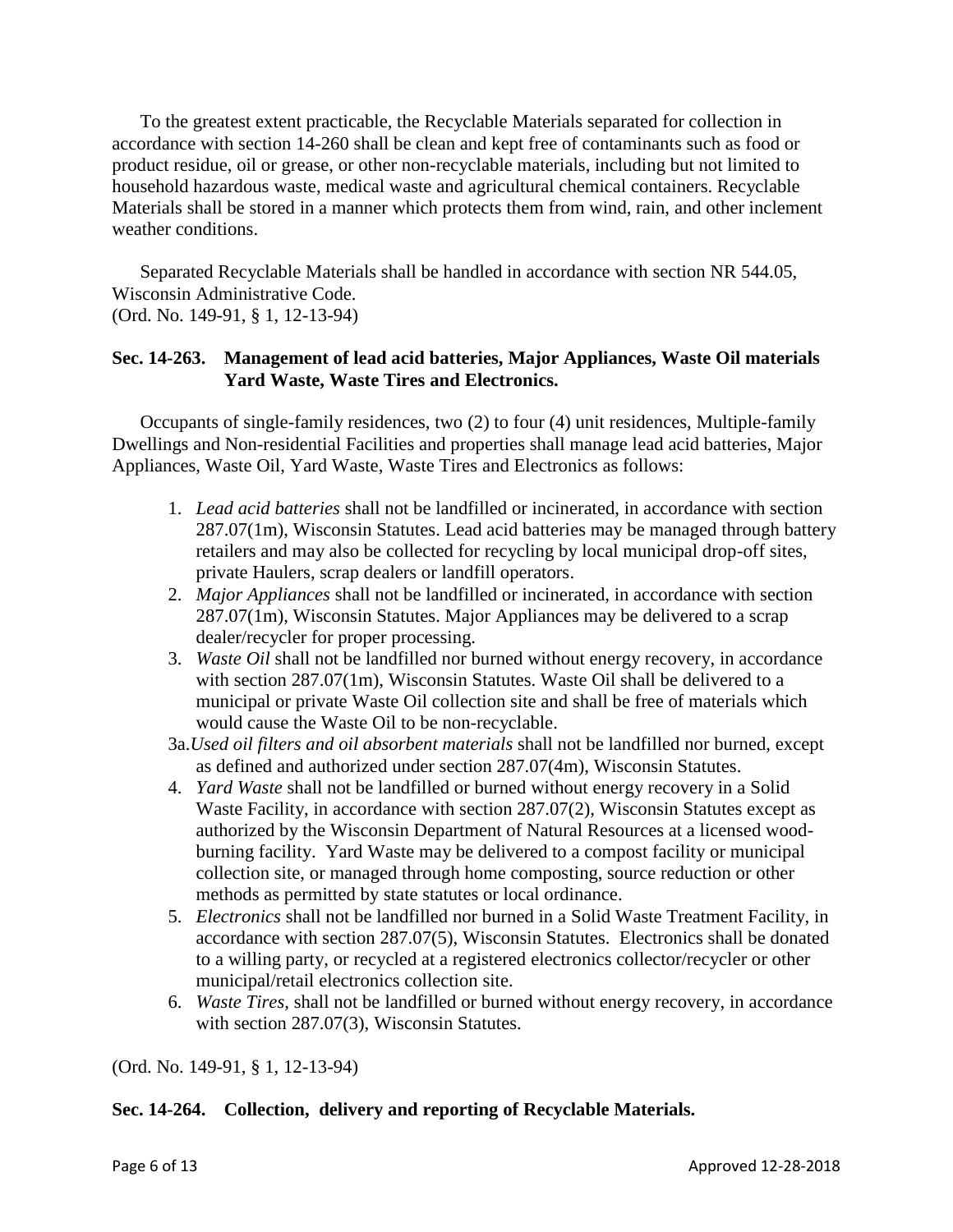# (a) **Collection**.

- 1. Unless otherwise directed in writing by Waukesha County, or unless granted a variance by the Wisconsin Department of Natural Resources, a Member Municipality shall:
	- A. Collect materials listed in section 14-260(5) through (14) from single-family residences and two (2) to four (4) unit residences, and do so in a manner consistent with this article; or
	- B. Contract for the collection of materials listed in section 14-260(5) through (14) from single family residences and two (2) to four (4) unit residences, and to do so in a manner consistent with this article.
- 2. Haulers providing private Solid Waste collection service directly to residents, multiple-family dwellings and Non-residential Facilities and properties shall provide for the collection of materials listed under section 14-260(5) through (14), unless otherwise directed in writing by Waukesha County or granted a variance by the Wisconsin Department of Natural Resources.
	- A. At the time of contract execution, Haulers shall notify owners of Multiplefamily Dwellings and Non-residential Facilities and properties in writing about their recycling obligations under section 14-265.
- 3. Unless prior written authorization is provided by Waukesha County or the Department of Natural Resources, Recyclable Materials that are separated for collection under 1. and 2. above shall not be:
	- A. Mixed with, or otherwise come into contact with Solid Waste during or after the collection process;
	- B. Be disposed of in a Solid Waste Facility;
	- C. Be burned, subject to the exemption under section 14-261(2) above; or
	- D. Be scavenged by any Person, or otherwise removed from designated containers.
- (b) **Delivery**. Unless approved in writing by Waukesha County, Recyclable Materials collected in Member Municipalities under subsection (a) above shall be delivered to a facility designated by Waukesha County.
- (c) **Reporting**. Member Municipalities shall report, or require that contracted Haulers report, all Solid Waste and Recyclable Material collected. Reports shall be rectified and submitted to Waukesha County in accordance with County standards, including the following minimum requirements:

1. Daily. For each vehicle entering the facility designated under subsection (b) above, report the vehicle number, route number, time delivered, tons delivered, Hauler name, and source municipality. For any vehicle containing Recyclable Material from more than one municipality, the Hauler shall prorate the load according to percentage of households served, up to a maximum of two (2) municipalities. All reports shall be rectified with the facility and Waukesha County daily; and

2. Monthly. Report monthly tonnage delivered to a Solid Waste Facility and to the facility under subsection (b) above by municipality, (including prorated amounts by route number), and the number of non-compliance notices delivered to residents.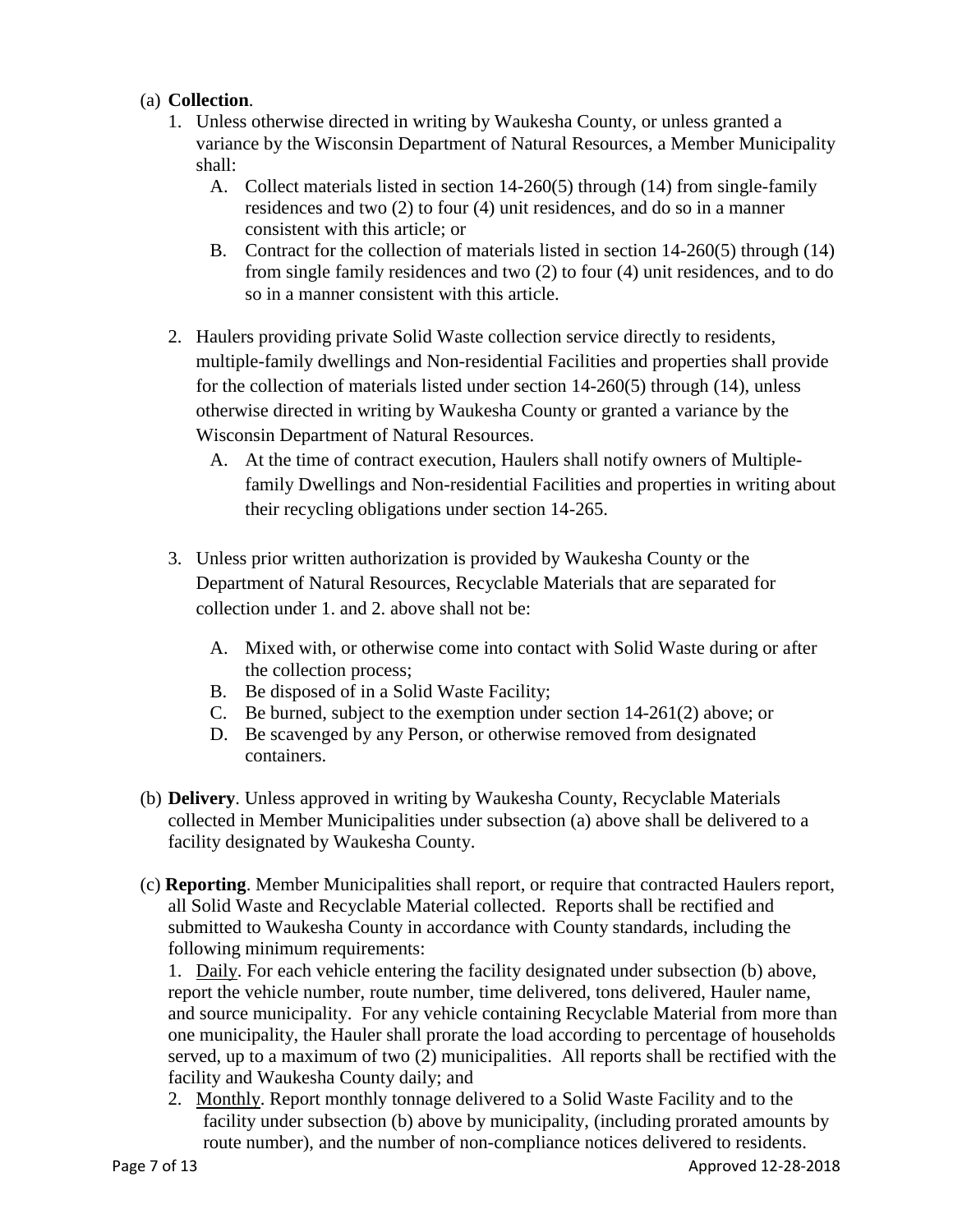Rectify reports with the facility under subsection (b) above and Waukesha County by the  $10^{th}$  of the following month using the daily reports under subsection 1. above by source municipality; and

- 3. Annually.
	- A. Report by February  $15<sup>th</sup>$  each year, Member Municipalities served the previous year, service type, total households, vehicle numbers used, route numbers, number of households served per route, total tons Solid Waste delivered to a Solid Waste Facility, total tons Recyclable Material delivered under subsection (b) above, including prorated amounts, non-compliant notices to households delivered, educational materials delivered, and other items as may be required by Waukesha County or municipal collection contracts.
	- B. Report by January  $15<sup>th</sup>$  of each year, Member Municipalities to be served the current year, service type, total households, vehicle numbers used, route numbers, number of households served per route, proposed shared routes and prorated amounts per Member Municipality, and other items as may be required by Waukesha County or municipal collection contracts.

(Ord. No. 149-91, § 1, 12-13-94)

# **Sec. 14-265. Responsibilities of owners of Multiple-family Dwellings, Non-residential Facilities and properties.**

(a) Owners of Multiple-family Dwellings and Non-residential Facilities and properties shall do all of the following to cause the Recyclable Materials specified in section 14-260(5) through (14) to be recycled:

- 1. Provide adequate, separate containers for the Recyclable Materials.
- 2. Provide for the collection of the separated Recyclable Materials and the delivery of the separated Recyclable Materials to a recycling facility.
- 3. At the time of renting or leasing the unit, and at least twice each year thereafter, notify tenants and occupants in writing about the established recycling program, reasons to reduce and recycle Solid Waste, which materials are collected, how to prepare the materials in order to meet the processing requirements, collection methods or sites, locations and hours of operation, and a contact person or company, including a name, address and telephone number.

(b) The requirements specified in subsection (a) do not apply to the owners of Multiplefamily Dwellings, or designated agents of nonresidential facilities and properties, if the Postconsumer Waste generated within the dwelling, facility or property is treated at a processing facility licensed by the Department of Natural Resources that recovers for recycling the Recyclable Materials specified in section 14-260(5) through (14) from Solid Waste in as pure a form as is technically feasible. (Ord. No. 149-91, § 1, 12-13-94)

**Sec. 14-267. Prohibitions on disposal or burning of Recyclable Materials.** No Person may dispose of in a Solid Waste Disposal Facility or burn in a Solid Waste Treatment Facility without energy recovery any of the materials specified in section 14-260(1) through (15), unless otherwise approved by Waukesha County or the Department of Natural Resources.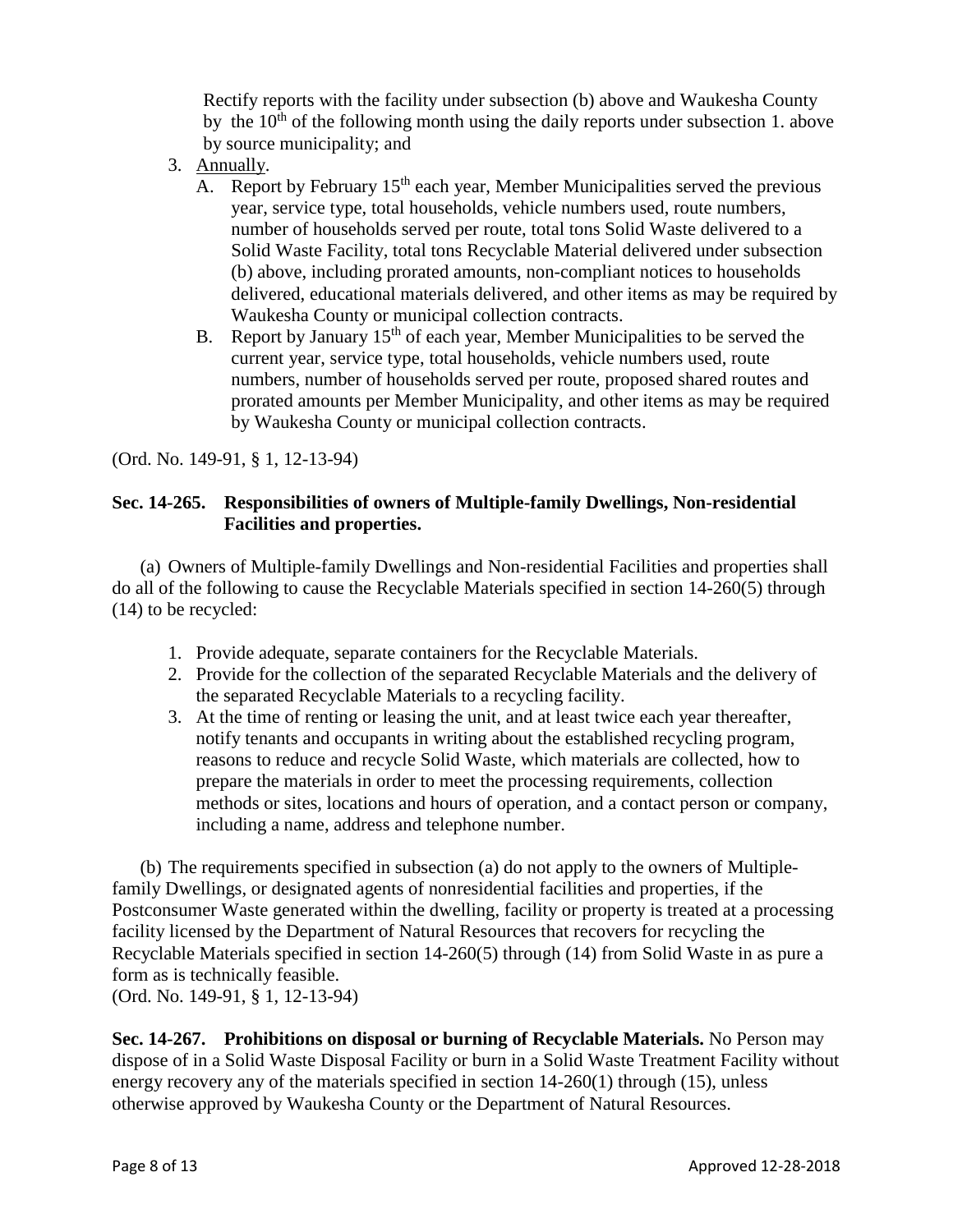(Ord. No. 149-91, § 1, 12-13-94)

#### **Sec. 14-268. Miscellaneous provisions.**

(a) *Waukesha County purchasing of recycled content, multiple-use, durable materials, equipment and supplies.* Waukesha County shall, to the extent financially practicable, make purchasing decisions to maximize the purchasing of products made from recycled and recovered materials.

Waukesha County shall, to the extent financially practicable, consider recyclability and recycled content when awarding contracts for equipment, construction materials and supplies. The county wishes to discourage the purchase of single-use disposable products and to encourage the purchase of multiple-use, durable products which meet specifications.

(b) *Dumping provisions.* It shall be unlawful for any Person to dispose of or dump Solid Waste in any street, alley or other place, or to place it in any receptacle, without the owner's consent.

(Ord. No. 149-91, § 1, 12-13-94)

# **Sec. 14-269. Enforcement.**

(a) **Inspections.** For the purpose of ascertaining and ensuring compliance with the provisions of this article but for no other purpose, any authorized officer, employee or representative of Waukesha County may inspect materials separated for recycling, Postconsumer Waste intended for disposal, recycling collection sites and facilities, collection vehicles, collection operations, collection areas of Multiple-family Dwellings and nonresidential facilities and properties, and any records relating to recycling activities, which shall be kept confidential to the extent permitted by law. No Person may refuse access to any authorized officer, employee or authorized representative of Waukesha County who requests access for purposes of inspection, and who presents appropriate credentials. No Person may obstruct, hamper, or interfere with such an inspection.

(b) **Prohibited Practices**. Failure to comply with any requirement of this ordinance shall be deemed a violation, and shall subject the Responsible Party to enforcement action. Prohibited practices shall include, but not be limited to the following:

- 1. Failing to manage Recyclable Materials at Multiple-family Dwellings, Nonresidential Facilities and properties, in accordance with section 14-265;
- 2. Failing to care for separated Recyclable Materials in accordance with section 14-262;
- 3. Mixing separated Recyclable Material with Solid Waste, as prohibited under section 14-264(a)3.A;
- 4. Failing to deliver Recyclable Materials collected under section 14-264 to a facility approved by Waukesha County under section 14-264(b);
- 5. Scavenging of Recyclable Materials, as prohibited under section 14-264(a)3.D.
- 6. Burning Recyclable Materials, as prohibited under section 14-267;
- 7. Failing to meet reporting requirements under section 14-264(c);
- 8. Unlawful dumping, as prohibited under section 14-268(b).
- (c) **Violations**. Waukesha County shall notify the Responsible Party of any violation, in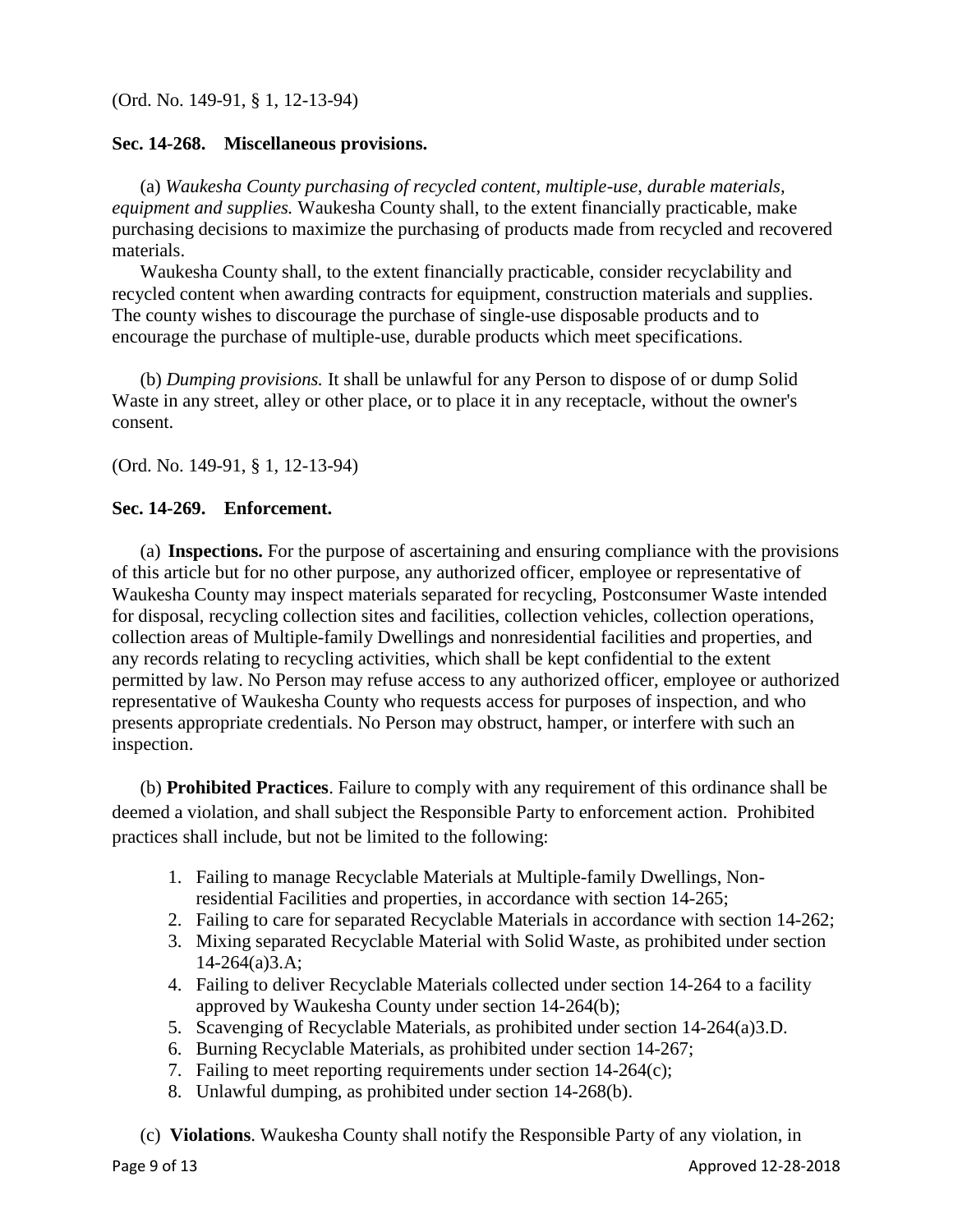writing, and copy any other known Responsible Party involved in the violation, and any Member Municipality that may be in contract with the Responsible Party. The written notice shall be hand delivered to the Responsible Party or sent to the last known street or email address, with a reasonable attempt to verify that the Responsible Party received the notice. The notice shall describe the violation and may require specific remedial action(s) and a schedule for all remedial action to be completed. Any enforcement measures shall continue until compliance is achieved or as ordered by the court. Waukesha County is authorized to use the following methods of enforcement in any combination thereof against a Responsible Party that is found to be in violation of any provision of this ordinance:

1. Forfeiture. Any violator shall be subject to a forfeiture of not less than \$50 or more than \$3,000 plus damages, applicable fees and prosecution costs for each violation. Each day that a violation exists shall constitute a separate offense.

2. Corrective Action Plan. Any violator may be required to prepare a corrective action plan, which shall be approved by Waukesha County. At a minimum, the corrective action plan shall include the following:

A. Measures to be taken to correct the violation, including any technical specifications involved;

B. Assignment of responsibilities for plan implementation, including names, titles and contact information;

C. Timeline for plan implementation.

3. Damages. For any violation that results in the loss of Recyclable Material, the Responsible Party shall be subject to damages for the value of the lost revenue based on the most recent collection and market records.

4. Stop Work Order. Any violator is subject to an order to stop all work except that which is needed as a corrective action to obtain compliance.

5. Injunction. The County, or any Person affected by activities regulated under this ordinance, may enforce the provisions of this ordinance by a temporary restraining order, injunction and other such relief as a court may order.

6. Declared nuisances. Any violation is hereby declared to be a nuisance *per se*, and the County may apply to any court of competent jurisdiction to restrain or abate such nuisance.

7. Emergency Action. Waukesha County may enter upon the property and take any necessary emergency action if the County determines that the violation is an immediate threat to public health, safety, welfare, or the environment, or if the violator refuses to take the corrective action as ordered by the County. Any cost incurred by the County as a result of this action shall be billed to the Responsible Party. The County shall provide reasonable notice to the Responsible Party after exercising this authority.

8. Citation. The County elects to also use the citation method of enforcement under section 66.0113 of the Wisconsin Statutes for violations of this ordinance, including those for which a statutory counterpart exists. The procedures contained in section 66.0113(3) of the Wisconsin Statutes, relating to the options of an alleged violator and default are adopted and incorporated herein by reference.

A. Authority to issue a citation under this ordinance shall be limited to the Land Resources Division Manager or his/her designee. This subsection does not preclude the County or any authorized officer from proceeding under any other ordinance or law or by any other enforcement method to enforce any ordinance regulation or order.

B. The schedule of cash deposits including penalty assessment, jail assessment, crime lab assessment, drug/law enforcement assessment, any applicable domestic abuse or consumer information assessments or any other assessment applicable by law for use with citations issued under this section shall be as adopted by the County Board from time to time and